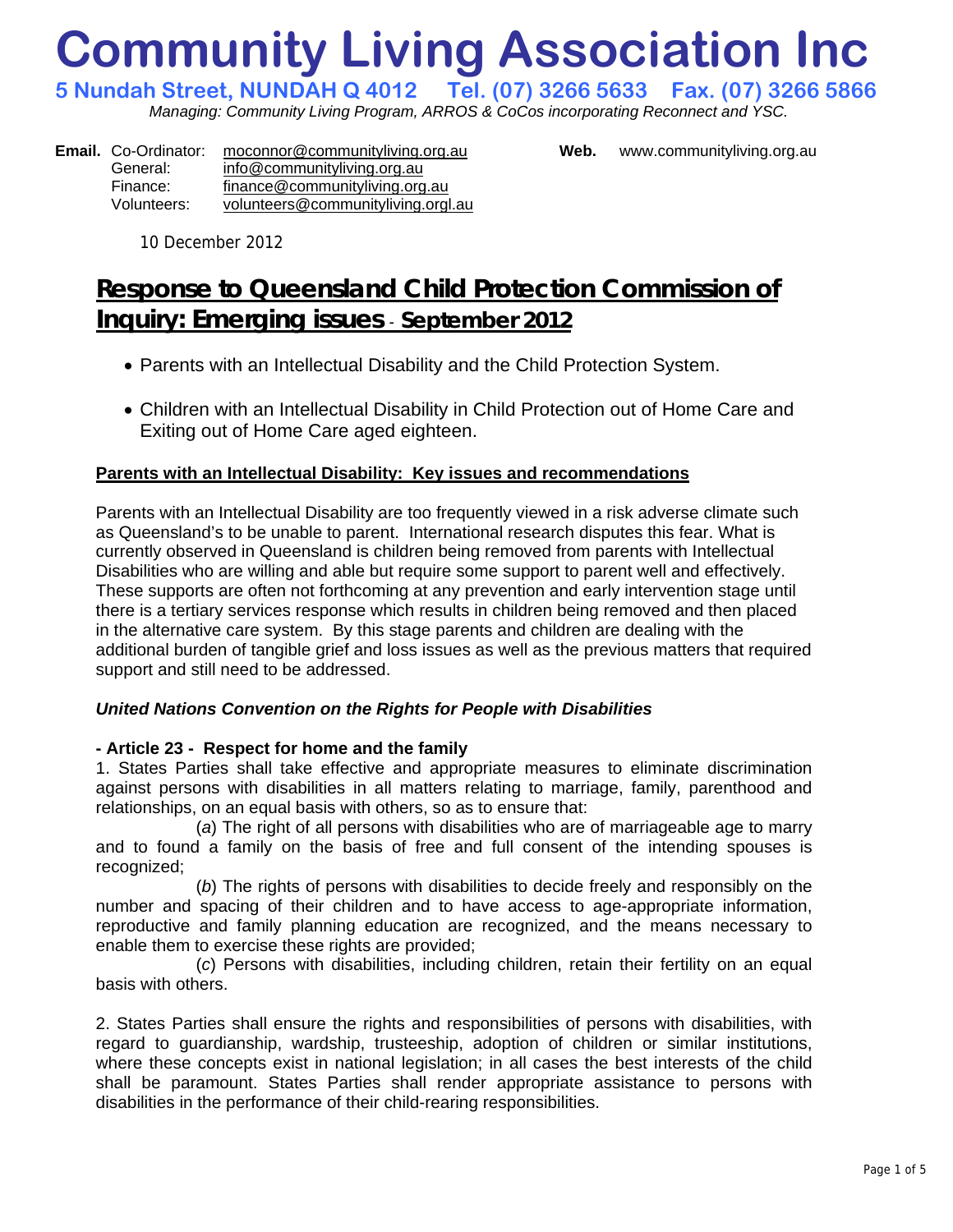3. States Parties shall ensure that children with disabilities have equal rights with respect to family life. With a view to realizing these rights, and to prevent concealment, abandonment, neglect and segregation of children with disabilities, States Parties shall undertake to provide early and comprehensive information, services and support to children with disabilities and their families.

4. States Parties shall ensure that a child shall not be separated from his or her parents against their will, except when competent authorities subject to judicial review determine, in accordance with applicable law and procedures, that such separation is necessary for the best interests of the child. In no case shall a child be separated from parents on the basis of a disability of either the child or one or both of the parents.

5. States Parties shall, where the immediate family is unable to care for a child with disabilities, undertake every effort to provide alternative care within the wider family, and failing that, within the community in a family setting.

#### *Intellectual Disability and Adaptive Behaviour:*

Currently the American Association on Intellectual and Developmental disabilities (AAIDD) defines Intellectual Disability as:

*"Intellectual Disability is a disability characterised by significant limitations both in intellectual functioning and adaptive behaviour, which covers many everyday social and practical skills. This disability originates before the age of 18."* 

#### *Intellectual Functioning:*

Also called intelligence, refers to general mental capacity, such as learning, reasoning and problem solving.

One criterion to measure intellectual functioning is an IQ test. Generally an IQ test score of around 70 or as high as 75 indicates a limitation in intellectual functioning.

Standardised tests can also determine limitations in **Adaptive Behaviour** which comprise three skill types:

- Conceptual skills language and literacy, money, time and number concepts and self direction.
- Social Skills interpersonal skills, social responsibility, self-esteem, gullibility, naivety, social problem solving, and the ability to follow rules/obey laws and to avoid being victimised.
- Practical Skills activities of daily living (personal care), occupational skills, healthcare, travel/transportation, schedules/routines, use of money and use of the telephone.

Most people with an Intellectual Disability do not identify as having an Intellectual Disability. This is because it is a difficult disability to conceptualise and understand one's own disability; it is difficult to explain; and people tend to mask their disability if possible due to their experience of stigma in the community. Professionals and service providers may not be aware of a person's disability simply due to the fact that many people with intellectual disability mask their disability, not necessarily intentionally but through the communication patterns they tend to feel most comfortable with, for example agreeing with those more confident and in control.

#### *Recommendation One:*

That Child Safety officers receive training on identifying and working with people with an Intellectual Disability. This would facilitate opportunity for better engagement of the parent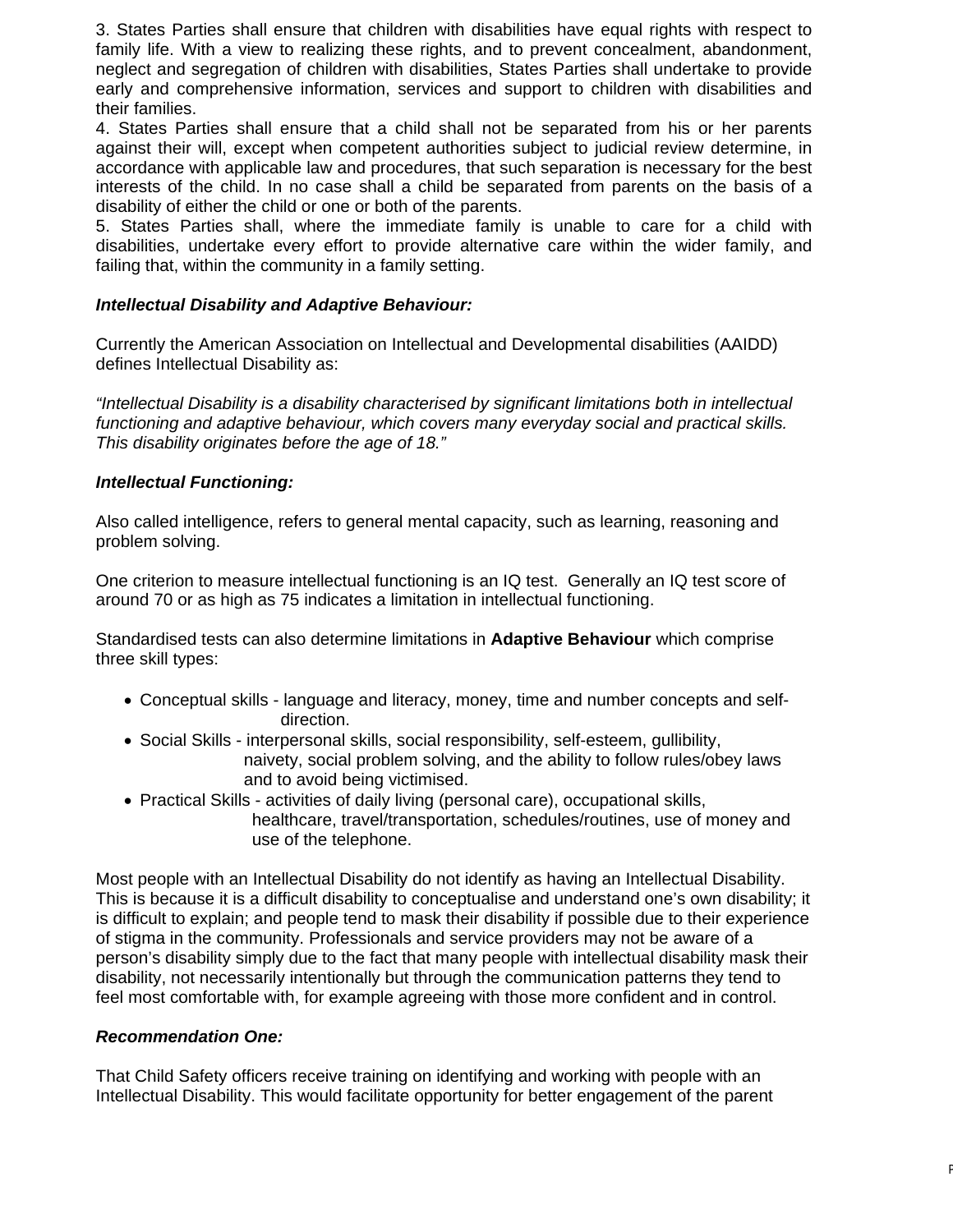during the investigation process as well as contributing to a more effective process of assessment and case management.

#### *Recommendation Two:*

That protocols be developed and routinely employed between Child Safety and Disability Service and Community Care Services in order to provide appropriate funding and support to assist parents with intellectual disabilities to parent most effectively. This protocol may include a Child Safety officer being required to actively provide Disability Services contact and funding package information to a parent in all circumstances where the officer has a reasonable belief that the parent has an intellectual disability. It may also include provision for a Child Safety Officer to endorse the prioritisation of a parent's application for Disability Services funding in circumstances where their child is subject to any form of Child Safety intervention and the provision of appropriate funding would optimise their parenting and or support family reunification activities.

#### *Recommendation Three:*

That Disability and Community Care Services recognise in its assessment process and eligibility requirements that 'parenting and child rearing' is an activity for daily living of the same core necessity to a person as 'health care' or 'education' and offer Disability Services support to parents with an Intellectual Disability.

#### **Recommendation Four:**

That the Department of Communities further explore and put in place prevention and early intervention responses to support parents with intellectual disabilities who have children from pre-birth through different child development stages in order for the children to remain within its natural family and prevent removal and involvement of Child Safety, particularly when the parents are willing and able but require some support to parent effectively.

#### *Recommendation Five:*

That Disability Services Queensland press the Commonwealth to include 'parenting and child rearing' as a core activity for daily living in the NDIS eligibility definition for Individualised Funding support.

#### **Parents with an Intellectual Disability: Successful parenting and issues related to children being taken into care**

There is a significant body of research that indicates that parents with an Intellectual Disability can parent successfully, particularly if they are provided with adequate supports and have access to in-home supports such as mentoring, home help such as cleaning, washing etc, other community support options and if necessary utilising shared or co-parenting models. Shared parenting is most successful when supplied by trusted family members but can be provided by foster carers or other non-related community-based persons. The success of parenting would be optimised by the provision of supports to parent the child within the family home.

There is a significant body of research that indicates that parents with an Intellectual Disability can parent successfully, particularly if they are provided with adequate supports and have access to in-home supports such as mentoring, home help such being taught daily routines such as cleaning, washing etc, other community support options and if necessary utilising shared or co-parenting models. Shared parenting is most successful when supplied by trusted family members but can be provided by foster carers under an alternative model of foster care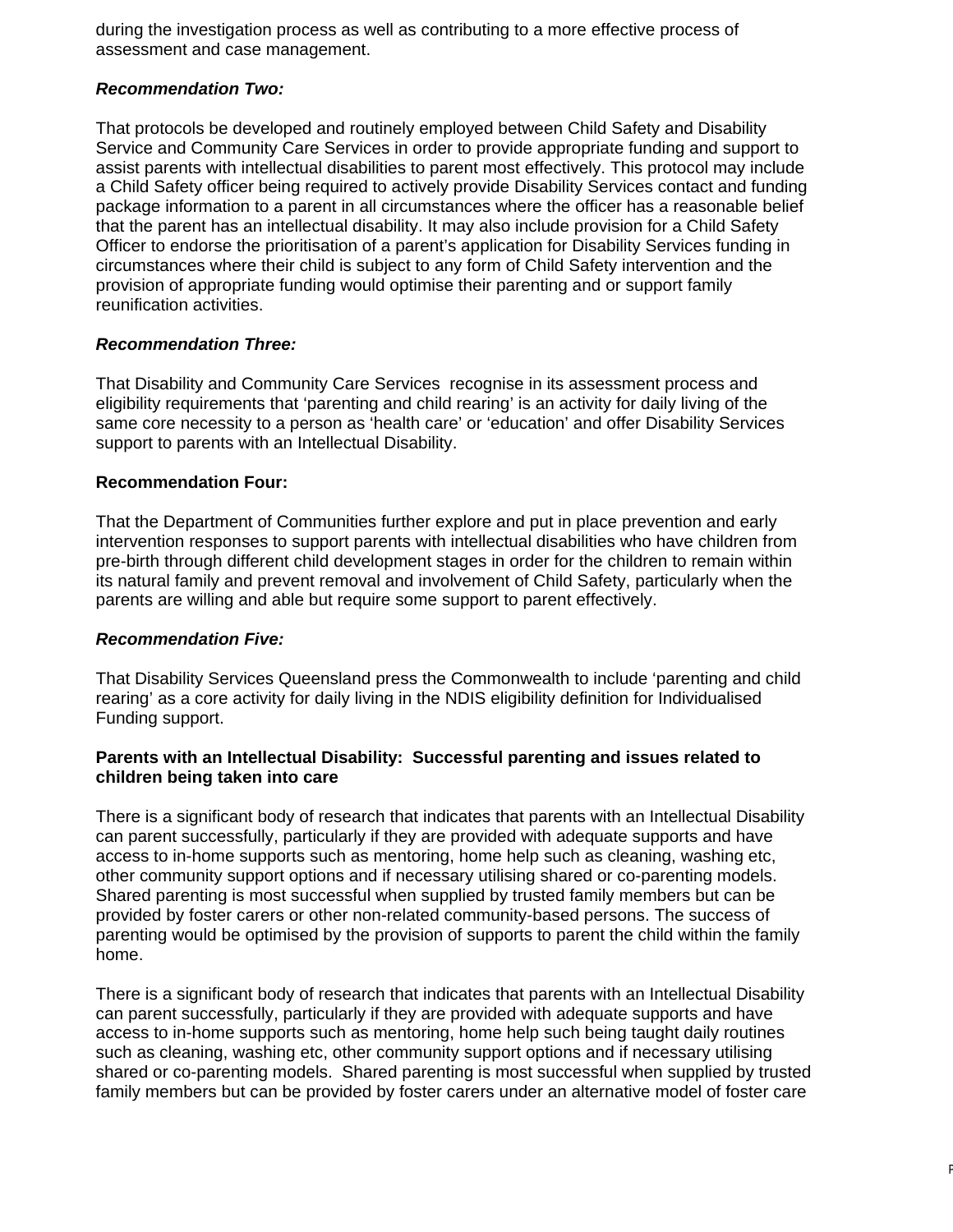more akin to those present in the Scandinavian countries or in or other non-related community-based persons. The success of parenting would be optimised by the provision of supports to parent the child within the family home. The use of tutors could also be of significant assistance as often we hear of children removed from families struggling to assist their education to then receive tutoring or other forms of educational support when placed in foster care. These supports being available earlier could ensure the family remains intact.

Where parental supports and mentoring, shared or co-parenting is not possible then service support is an alternative.

#### *Recommendation Six:*

That where Child Safety identifies parenting concerns in relation to parents with an Intellectual Disability that strenuous attempts are made to identify potential in-home community supports that may alleviate some concerns and/or shared or co-parenting possibilities or other supports.

#### *Recommendation Seven:*

As co-parenting or shared parenting is not possible in all situations, Queensland Department of Child Safety and Department of Disability will work together to fund:

- a) A small number of specialist Intellectual Disability parent support services; and
- b) Ensure generalist family support services are equipped to support parents with an Intellectual Disability.

#### *Recommendation Eight:*

That Department of Community Services Queensland fund grief and loss counselling services to parents with an intellectual disability whose babies/children are compulsorily removed.

#### **Children with an Intellectual Disability in Child Protection Out of Home Care and Exiting out of Duty Home Care at eighteen**

There is considerable evidence as to the poor outcomes for young people exiting care; young people with an Intellectual Disability if anything experience increased vulnerability. There are also a number of well researched and documented actions which could be taken to support transition from care. Young people in care, and therefore those exiting, have particular vulnerabilities. These are exacerbated for the group of young people who have intellectual disabilities and research shows the extent to which they are preyed upon is alarming.

Approximately 20-25% of children exiting out of home care each year have some kind of a developmental disability which affects their upbringing and transition out of care (Department of Communities, 2011). There are many other young people that have not been formally identified nor diagnosed with any kind of developmental or intellectual impairment. Disability and Community Care Services assessment processes and service response are inadequate in assessing and providing the support needs of this group, simply because they are not seen as disabled enough and their social disadvantage issues are ignored.

Transition programs currently in place are inappropriate with many young people being exited into homelessness support services and inappropriate employment programs which fail. There is little followup by the Department of Child Safety with these young people once they exit care.

Young women exiting care are at particular risk of experiencing early parenthood, homelessness, and becoming victims of crime with the Journeys of Exclusion (Jackson, O'Connor and Chenoweth, 2006) research report, which examined the lived experience of young people with intellectual disability transitioning out-of- home-care. The report showed: